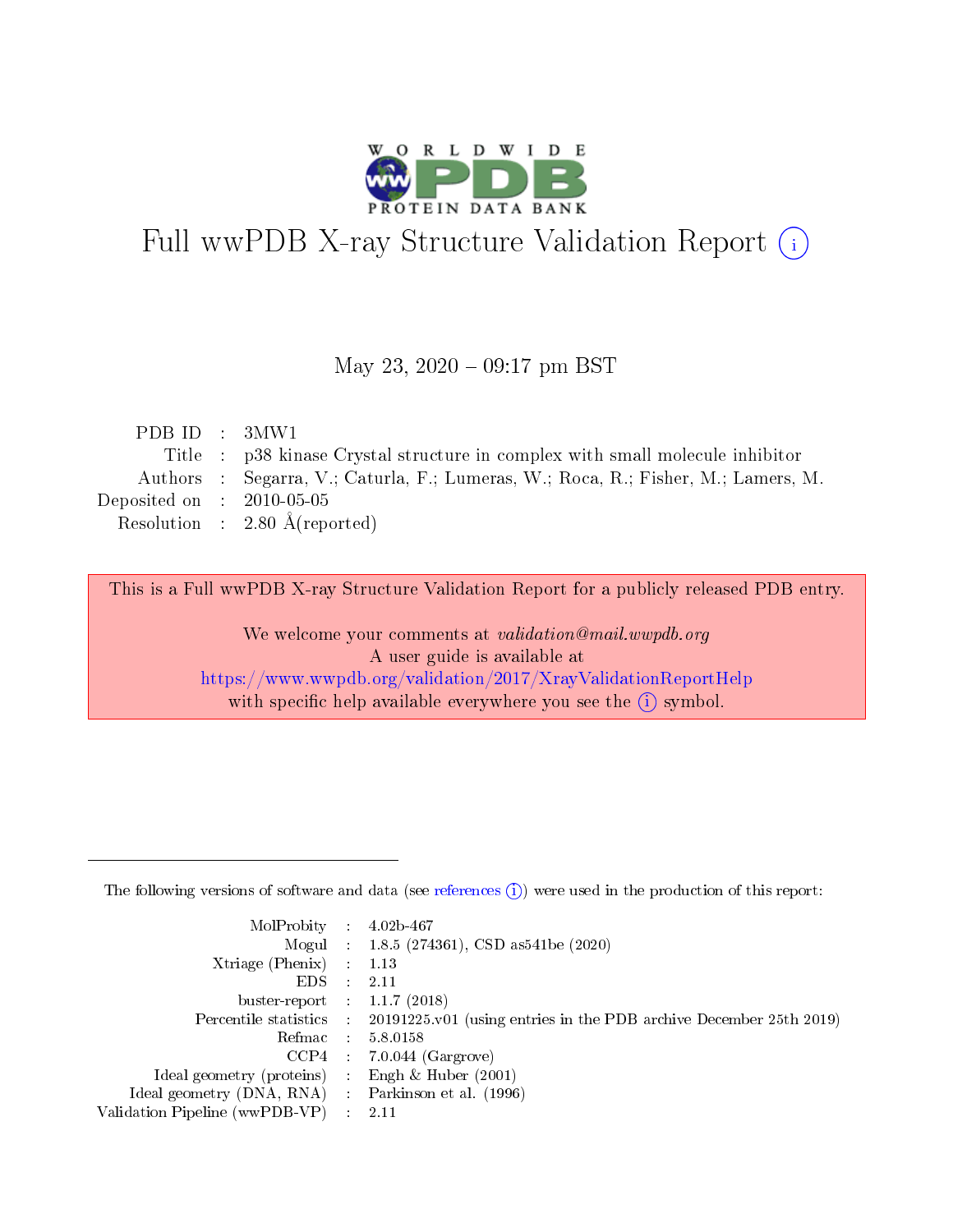# 1 [O](https://www.wwpdb.org/validation/2017/XrayValidationReportHelp#overall_quality)verall quality at a glance  $(i)$

The following experimental techniques were used to determine the structure: X-RAY DIFFRACTION

The reported resolution of this entry is 2.80 Å.

Percentile scores (ranging between 0-100) for global validation metrics of the entry are shown in the following graphic. The table shows the number of entries on which the scores are based.



| Metric                | Whole archive<br>$(\#\mathrm{Entries})$ | Similar resolution<br>$(\#\text{Entries},\, \text{resolution}\; \text{range}(\textup{\AA}))$ |  |  |
|-----------------------|-----------------------------------------|----------------------------------------------------------------------------------------------|--|--|
| $R_{free}$            | 130704                                  | $3140 (2.80 - 2.80)$                                                                         |  |  |
| Clashscore            | 141614                                  | $3569(2.80-2.80)$                                                                            |  |  |
| Ramachandran outliers | 138981                                  | 3498 (2.80-2.80)                                                                             |  |  |
| Sidechain outliers    | 138945                                  | $3500(2.80-2.80)$                                                                            |  |  |
| RSRZ outliers         | 127900                                  | $3078(2.80-2.80)$                                                                            |  |  |

The table below summarises the geometric issues observed across the polymeric chains and their fit to the electron density. The red, orange, yellow and green segments on the lower bar indicate the fraction of residues that contain outliers for  $>=3, 2, 1$  and 0 types of geometric quality criteria respectively. A grey segment represents the fraction of residues that are not modelled. The numeric value for each fraction is indicated below the corresponding segment, with a dot representing fractions <=5% The upper red bar (where present) indicates the fraction of residues that have poor fit to the electron density. The numeric value is given above the bar.

| Mol       | $\sim$ 1<br>hain | Length | Quality of chain |     |    |
|-----------|------------------|--------|------------------|-----|----|
|           |                  |        | 3%               |     |    |
| <u>д.</u> | . .              | 359    | 71%              | 21% | 5% |

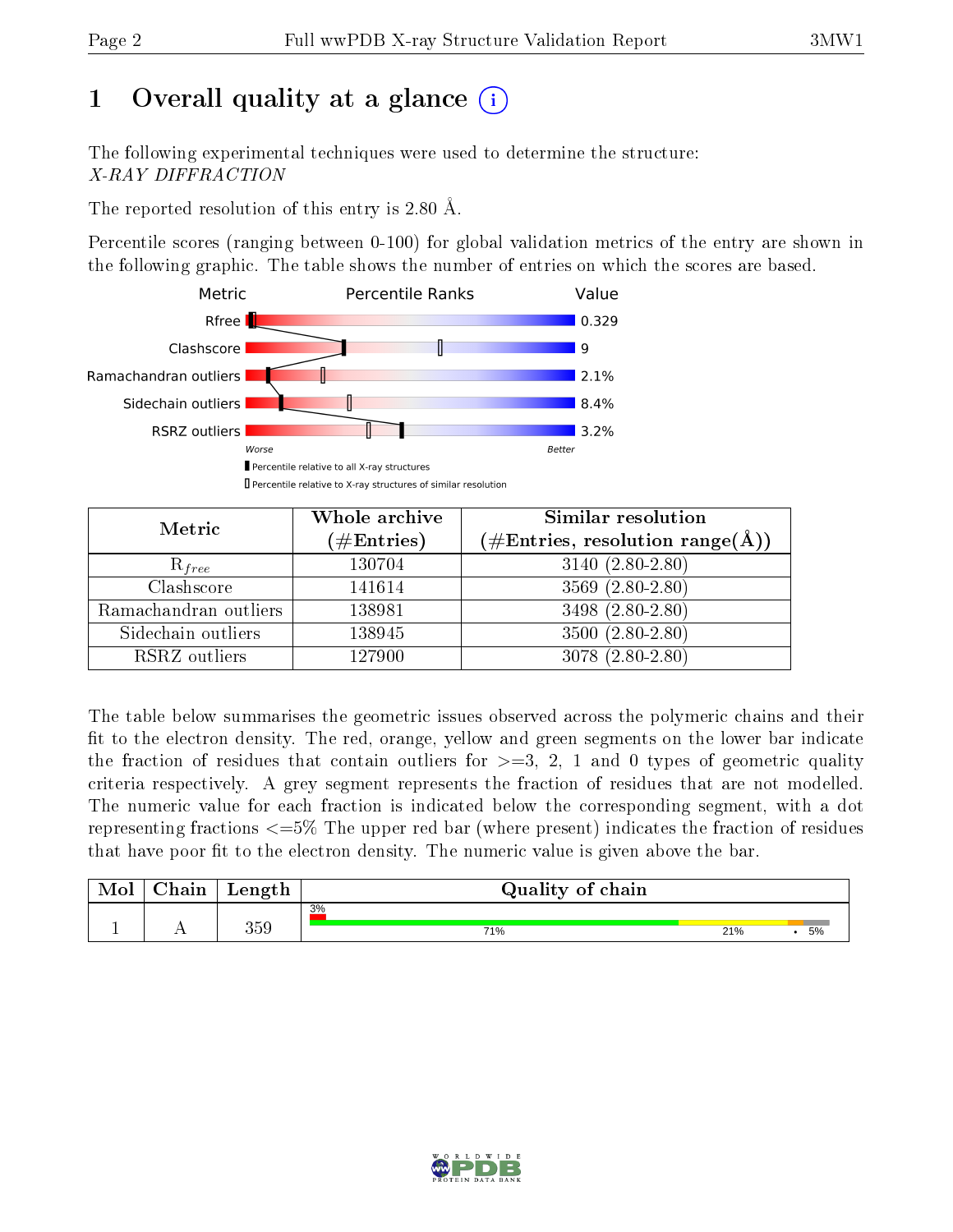# 2 Entry composition (i)

There are 3 unique types of molecules in this entry. The entry contains 2794 atoms, of which 0 are hydrogens and 0 are deuteriums.

In the tables below, the ZeroOcc column contains the number of atoms modelled with zero occupancy, the AltConf column contains the number of residues with at least one atom in alternate conformation and the Trace column contains the number of residues modelled with at most 2 atoms.

Molecule 1 is a protein called Mitogen-activated protein kinase 14.

| Mol | Chain | Residues | $\rm{Atoms}$             |          |     |     | ZeroOcc | $\mid$ AltConf $\mid$ Trace |  |  |
|-----|-------|----------|--------------------------|----------|-----|-----|---------|-----------------------------|--|--|
|     |       | 342      | $\mathrm{Total}$<br>2725 | $1747 -$ | 457 | 508 | 13      |                             |  |  |

 Molecule 2 is 8-(2,6-dichlorophenyl)-4-(2,4-difluorophenyl)-2-piperidin-4-yl-1,7-naphthyridi ne 7-oxide (three-letter code: MIH) (formula:  $C_{25}H_{19}Cl_2F_2N_3O$ ).



| Mol | Chain   Residues | Atoms                  |  |                              | $\vert$ ZeroOcc $\vert$ AltConf $\vert$ |  |  |  |  |
|-----|------------------|------------------------|--|------------------------------|-----------------------------------------|--|--|--|--|
|     |                  | Total C Cl F N O<br>33 |  | $25 \quad 2 \quad 2 \quad 3$ |                                         |  |  |  |  |

Molecule 3 is water.

| Mol | $\mid$ Chain $\mid$ Residues | Atoms       | $ZeroOcc \   \ AltConf$ |  |
|-----|------------------------------|-------------|-------------------------|--|
|     |                              | Total<br>36 |                         |  |

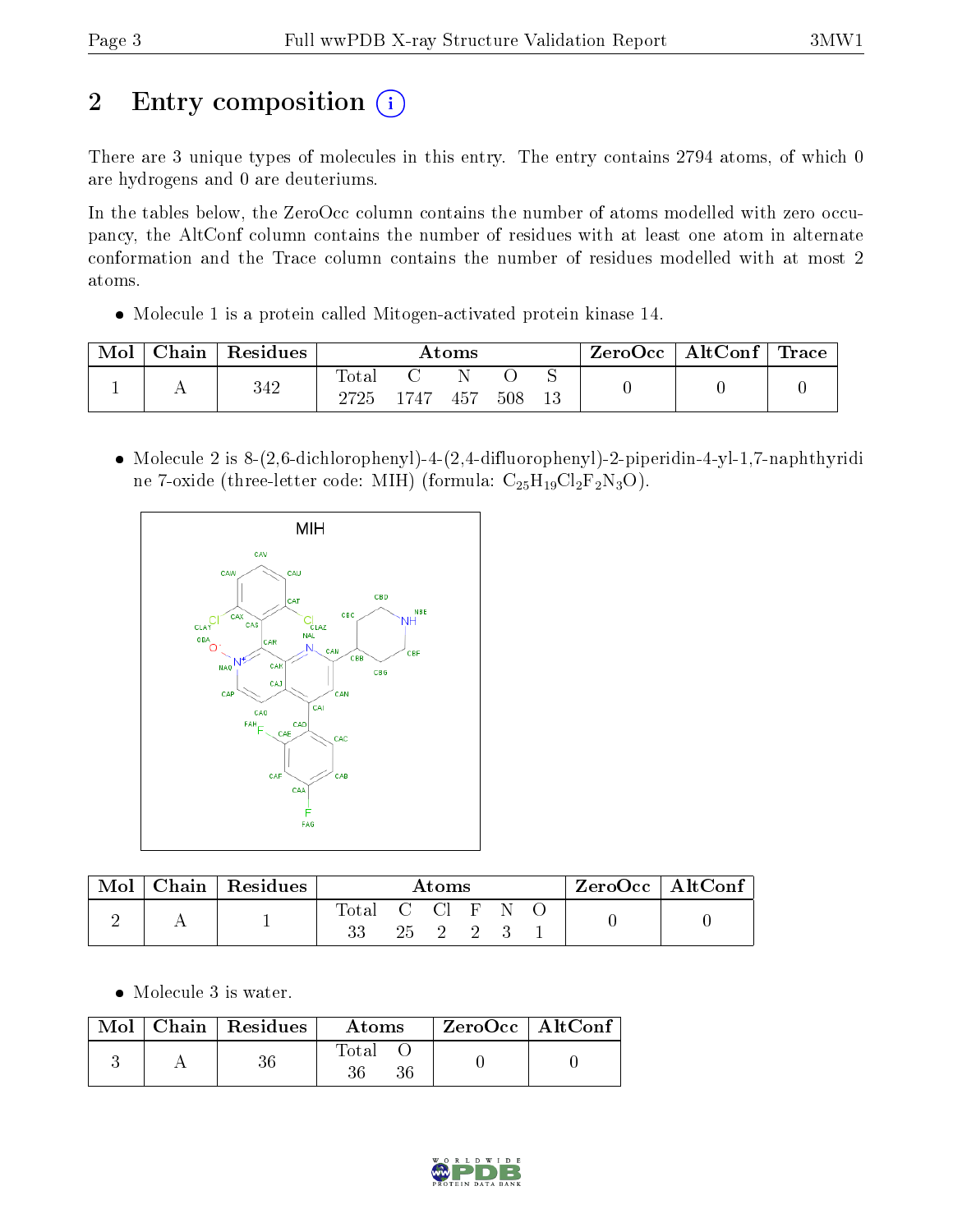## 3 Residue-property plots  $(i)$

These plots are drawn for all protein, RNA and DNA chains in the entry. The first graphic for a chain summarises the proportions of the various outlier classes displayed in the second graphic. The second graphic shows the sequence view annotated by issues in geometry and electron density. Residues are color-coded according to the number of geometric quality criteria for which they contain at least one outlier: green  $= 0$ , yellow  $= 1$ , orange  $= 2$  and red  $= 3$  or more. A red dot above a residue indicates a poor fit to the electron density (RSRZ  $> 2$ ). Stretches of 2 or more consecutive residues without any outlier are shown as a green connector. Residues present in the sample, but not in the model, are shown in grey.

• Molecule 1: Mitogen-activated protein kinase 14



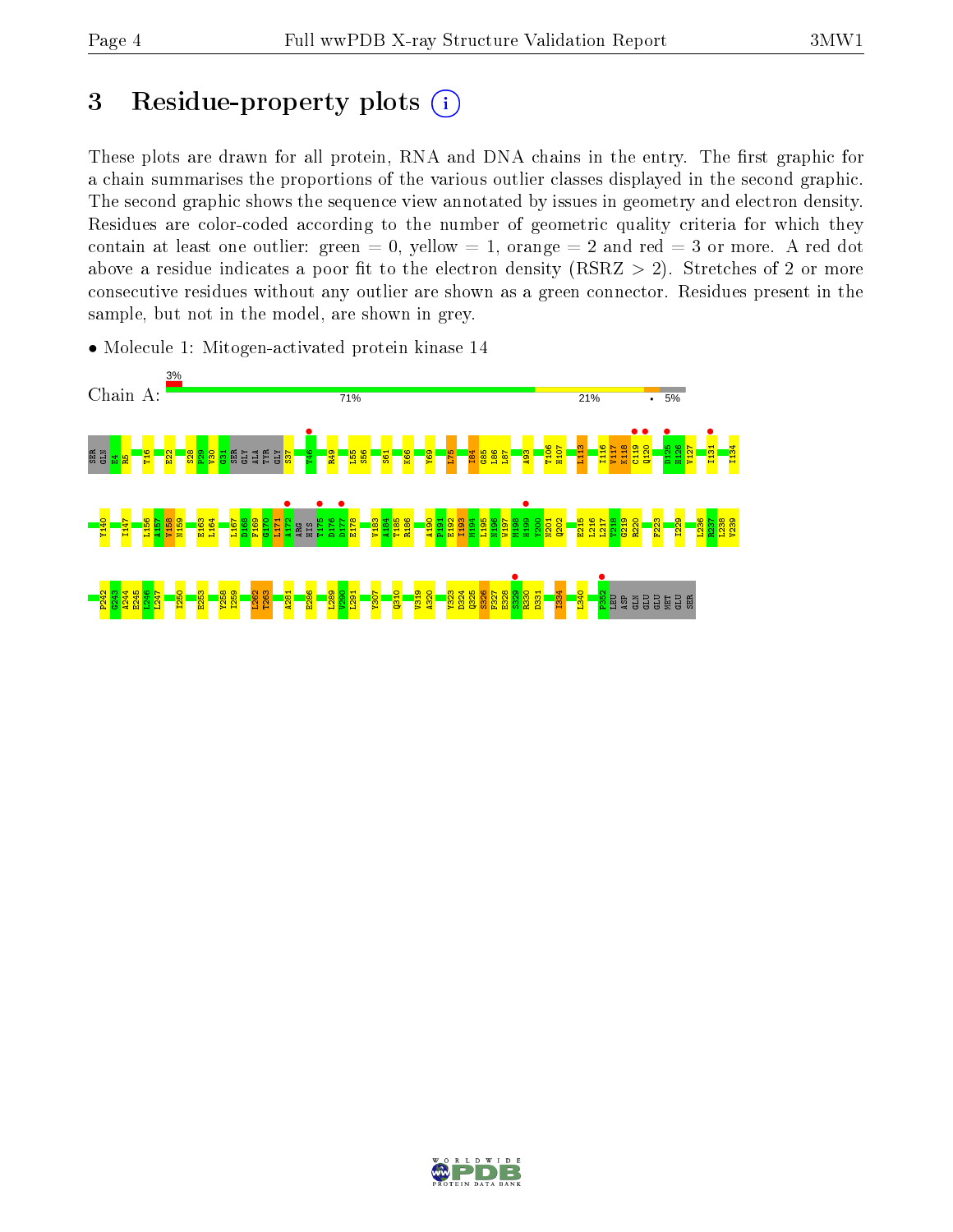## 4 Data and refinement statistics  $(i)$

| Property                                                             | Value                                             | Source     |
|----------------------------------------------------------------------|---------------------------------------------------|------------|
| Space group                                                          | P 21 21 21                                        | Depositor  |
| Cell constants                                                       | $87.23\text{\AA}$ 122.81Å<br>$45.26\text{\AA}$    | Depositor  |
| a, b, c, $\alpha$ , $\beta$ , $\gamma$                               | $90.00^\circ$<br>$90.00^{\circ}$<br>$90.00^\circ$ |            |
| Resolution $(A)$                                                     | 19.93<br>2.80<br>$\frac{1}{2}$                    | Depositor  |
|                                                                      | 19.93<br>$-2.80$                                  | <b>EDS</b> |
| % Data completeness                                                  | $90.1(19.93-2.80)$                                | Depositor  |
| (in resolution range)                                                | $90.1(19.93-2.80)$                                | <b>EDS</b> |
| $\mathrm{R}_{merge}$                                                 | 0.11                                              | Depositor  |
| $\mathrm{R}_{sym}$                                                   | (Not available)                                   | Depositor  |
| $\sqrt{I/\sigma}(I) > 1$                                             | $\sqrt{2.06 \text{ (at } 2.79 \text{\AA})}$       | Xtriage    |
| Refinement program                                                   | <b>REFMAC 5.5.0072</b>                            | Depositor  |
|                                                                      | $0.255$ ,<br>0.339                                | Depositor  |
| $R, R_{free}$                                                        | $0.254$ ,<br>0.329                                | DCC        |
| $\mathcal{R}_{free}$ test set                                        | $\overline{547}$ reflections $(4.85\%)$           | wwPDB-VP   |
| Wilson B-factor $(A^2)$                                              | 61.1                                              | Xtriage    |
| Anisotropy                                                           | 0.269                                             | Xtriage    |
| Bulk solvent $k_{sol}(e/\mathring{A}^3)$ , $B_{sol}(\mathring{A}^2)$ | $0.36$ , 44.5                                     | <b>EDS</b> |
| L-test for $\overline{\text{twinning}}^2$                            | $< L >$ = 0.55, $< L2$ = 0.39                     | Xtriage    |
| Estimated twinning fraction                                          | No twinning to report.                            | Xtriage    |
| $F_o, F_c$ correlation                                               | 0.92                                              | <b>EDS</b> |
| Total number of atoms                                                | 2794                                              | wwPDB-VP   |
| Average B, all atoms $(A^2)$                                         | 48.0                                              | wwPDB-VP   |

Xtriage's analysis on translational NCS is as follows: The largest off-origin peak in the Patterson function is  $7.37\%$  of the height of the origin peak. No significant pseudotranslation is detected.

<sup>&</sup>lt;sup>2</sup>Theoretical values of  $\langle |L| \rangle$ ,  $\langle L^2 \rangle$  for acentric reflections are 0.5, 0.333 respectively for untwinned datasets, and 0.375, 0.2 for perfectly twinned datasets.



<span id="page-4-1"></span><span id="page-4-0"></span><sup>1</sup> Intensities estimated from amplitudes.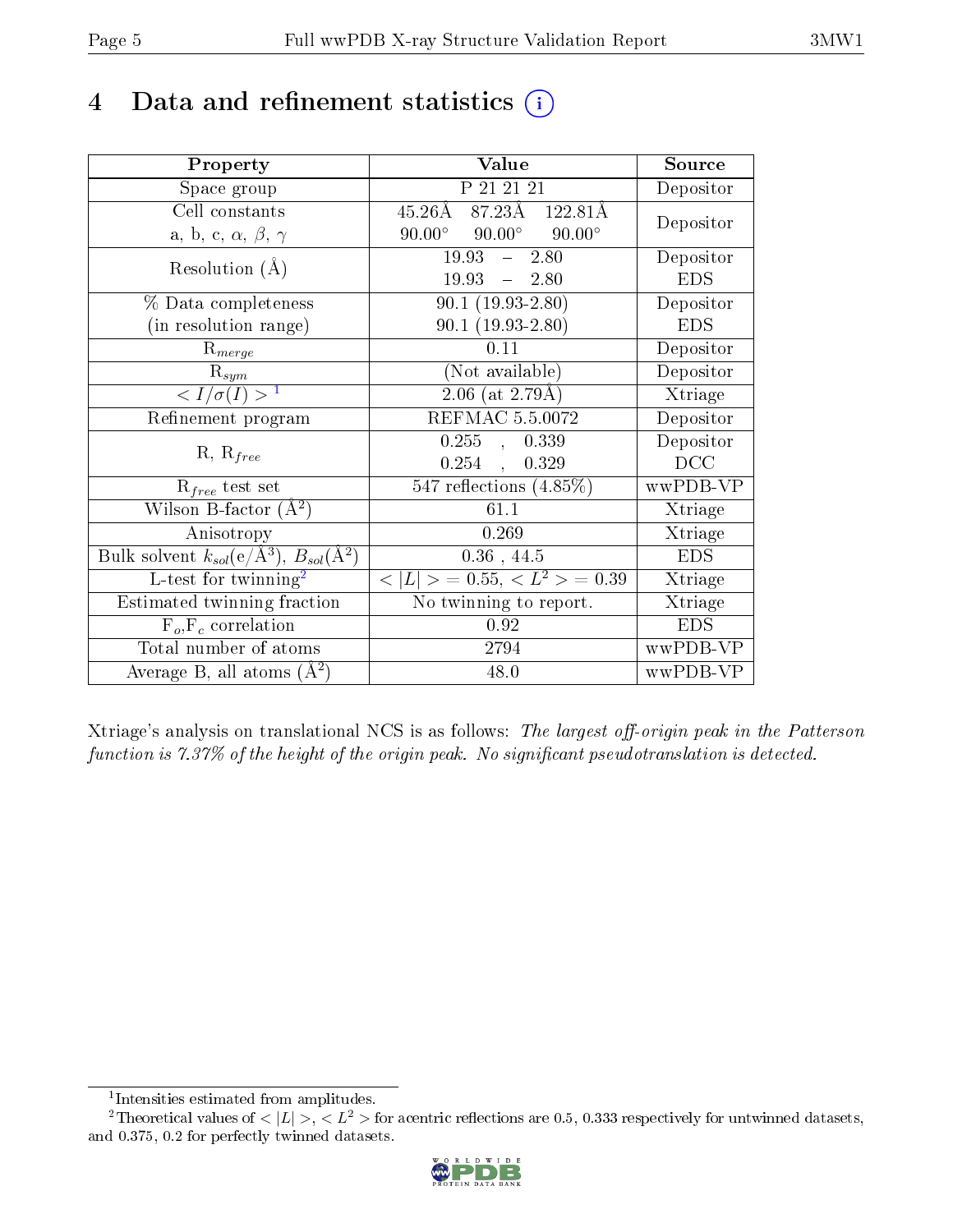# 5 Model quality  $(i)$

## 5.1 Standard geometry (i)

Bond lengths and bond angles in the following residue types are not validated in this section: MIH

The Z score for a bond length (or angle) is the number of standard deviations the observed value is removed from the expected value. A bond length (or angle) with  $|Z| > 5$  is considered an outlier worth inspection. RMSZ is the root-mean-square of all Z scores of the bond lengths (or angles).

|  | $Mol$ Chain |      | Bond lengths                    | Bond angles |        |  |
|--|-------------|------|---------------------------------|-------------|--------|--|
|  |             |      | RMSZ $ #Z  > 5$ RMSZ $ #Z  > 5$ |             |        |  |
|  |             | 0.48 | 0/2787                          | 0.62        | 0/3789 |  |

There are no bond length outliers.

There are no bond angle outliers.

There are no chirality outliers.

There are no planarity outliers.

### 5.2 Too-close contacts  $(i)$

In the following table, the Non-H and H(model) columns list the number of non-hydrogen atoms and hydrogen atoms in the chain respectively. The H(added) column lists the number of hydrogen atoms added and optimized by MolProbity. The Clashes column lists the number of clashes within the asymmetric unit, whereas Symm-Clashes lists symmetry related clashes.

| Mol |      |      | Chain   Non-H   H(model)   H(added)   Clashes   Symm-Clashes |
|-----|------|------|--------------------------------------------------------------|
|     | 2725 | 9677 |                                                              |
|     |      |      |                                                              |
|     |      |      |                                                              |
|     |      | IRGF |                                                              |

The all-atom clashscore is defined as the number of clashes found per 1000 atoms (including hydrogen atoms). The all-atom clashscore for this structure is 9.

All (51) close contacts within the same asymmetric unit are listed below, sorted by their clash magnitude.

| Atom-1                                | Atom-2                | Interatomic<br>distance $(A)$ | Clash<br>overlap (A) |  |
|---------------------------------------|-----------------------|-------------------------------|----------------------|--|
| $-1:$ A $:$ 178 $:$ GLU $\cdot$ O $-$ | $1:$ A:185: THR: HG21 | .69                           | J.92                 |  |

Continued on next page...

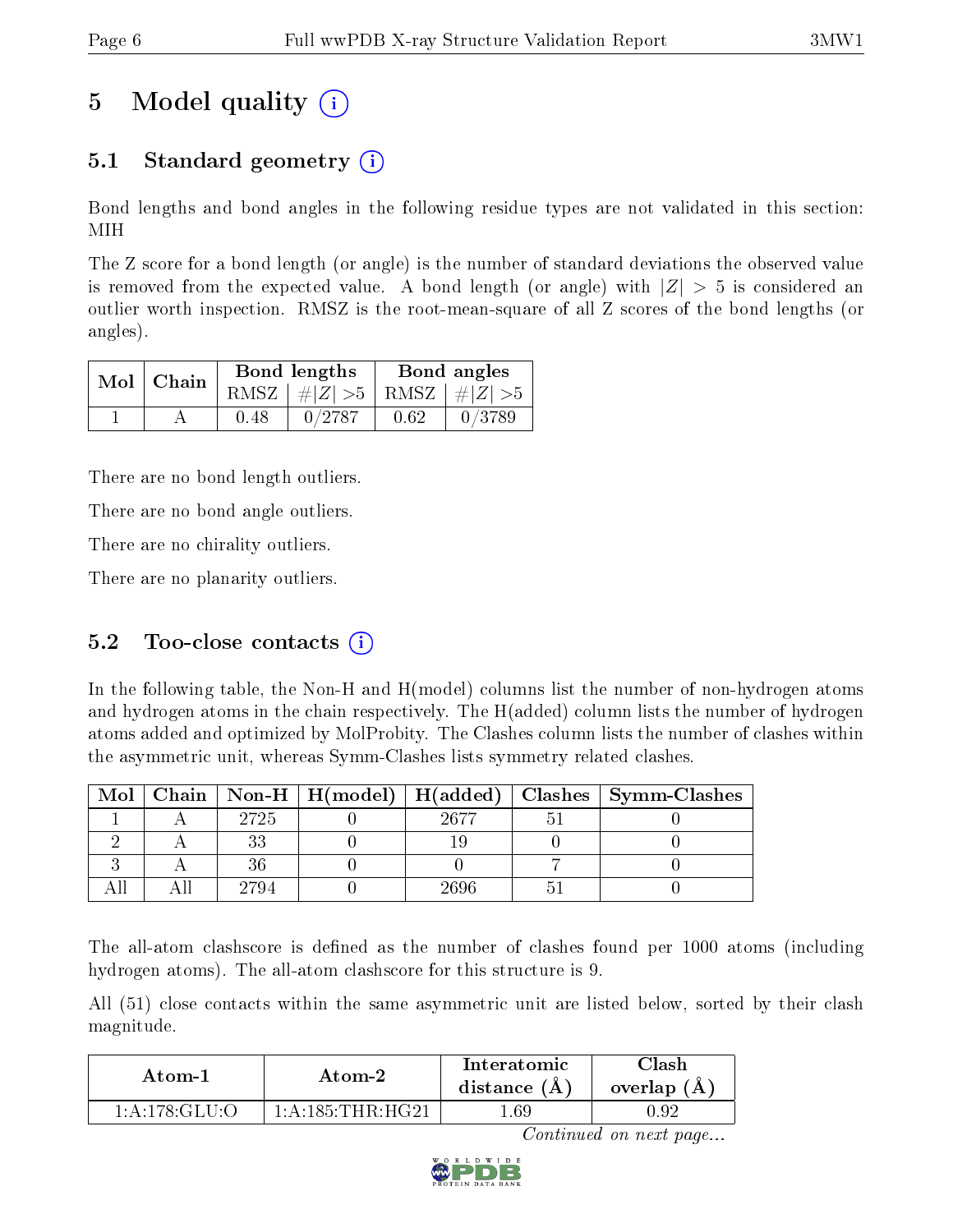| Continuea from previous page |                               | Interatomic       | Clash         |  |  |
|------------------------------|-------------------------------|-------------------|---------------|--|--|
| Atom-1                       | Atom-2                        | distance $(A)$    | overlap $(A)$ |  |  |
| 1: A:85: GLY:O               | 1: A: 106: THR: HG23          | 1.82              | 0.80          |  |  |
| 1:A:117:VAL:HG13             | 1:A:118:LYS:H                 | $\overline{1}.50$ | 0.77          |  |  |
| 1:A:197:TRP:CZ2              | 1: A:259: ILE: HDI1           | 2.19              | 0.77          |  |  |
| 1:A:319:VAL:HG22             | 3:A:362:HOH:O                 | 1.92              | 0.69          |  |  |
| 1:A:183:VAL:H B              | 1: A: 185: THR: HG22          | 1.76              | 0.66          |  |  |
| 1: A:169: PHE:O              | 1:A:171:LEU:HD22              | 1.96              | 0.65          |  |  |
| 1:A:147:ILE:HD13             | 1:A:202:GLN:HA                | 1.80              | 0.63          |  |  |
| 1: A:236:LEU:CD1             | 1:A:262:LEU:HD23              | 2.29              | 0.63          |  |  |
| 1: A:61:SER:HA               | 1: A: 334: ILE: HD11          | 1.81              | 0.62          |  |  |
| 1:A:84:ILE:HG12              | 1: A: 106: THR: HG21          | 1.83              | 0.59          |  |  |
| 1: A:263:THR:HG21            | 3: A:396: HOH:O               | 2.03              | 0.59          |  |  |
| 1: A:69:TYR:CE1              | 1:A:340:LEU:HB3               | 2.37              | 0.58          |  |  |
| 1:A:117:VAL:HG21             | 1: A:216:LEU:HD23             | 1.89              | 0.55          |  |  |
| 1:A:250:ILE:HD13             | 1: A:259: ILE: HD12           | 1.89              | 0.54          |  |  |
| 1: A: 186: ARG: HG2          | 1: A: 186: ARG: O             | 2.11              | 0.51          |  |  |
| 1:A:250:ILE:CD1              | 1: A:259: ILE: HD12           | 2.42              | 0.50          |  |  |
| 1:A:281:ALA:HB2              | 1: A:307:TYR:CE1              | 2.48              | 0.49          |  |  |
| 1:A:327:PHE:O                | 1:A:330:ARG:HB3               | 2.14              | 0.47          |  |  |
| 1: A:140: TYR: CE2           | 1:A:320:ALA:HB2               | 2.50              | 0.47          |  |  |
| 1:A:93:ALA:HB2               | 3:A:365:HOH:O                 | 2.15              | 0.47          |  |  |
| 1:A:156:LEU:HD22             | 1:A:164:LEU:HD21              | 1.98              | 0.45          |  |  |
| 1:A:324:ASP:OD1              | 1: A:326: SER:OG              | 2.35              | 0.45          |  |  |
| 1:A:75:LEU:HB3               | 1: A:86: LEU:HG               | 1.97              | 0.45          |  |  |
| 1: A:61:SER:CA               | 1:A:334:ILE:HD11              | 2.47              | 0.45          |  |  |
| 1: A:323:TYR:CE2             | 1:A:325:GLN:HB3               | 2.52              | 0.44          |  |  |
| 1:A:242:PRO:HG3              | 1:A:291:LEU:HD21              | 2.00              | 0.44          |  |  |
| 1: A: 192: GLU: CG           | 1:A:193:ILE:HG22              | 2.47              | 0.44          |  |  |
| 1:A:229:ILE:HD12             | 1: A:258:TYR:CE2              | 2.53              | 0.43          |  |  |
| 1: A: 131: ILE: HA           | 1:A:134:ILE:HD12              | 2.01              | 0.43          |  |  |
| 1:A:185:THR:HG21             | 3:A:391:HOH:O                 | 2.18              | 0.43          |  |  |
| 1: A:87:LEU:HD21             | 1:A:107:HIS:CE1               | 2.53              | 0.43          |  |  |
| 1: A:113: LEU: HA            | 1: A: 113: LEU: HD12          | 1.88              | 0.43          |  |  |
| 1: A: 159: ASN: HD21         | 1:A:163:GLU:HB2               | 1.84              | 0.42          |  |  |
| 1:A:117:VAL:HG13             | 1:A:118:LYS:N                 | 2.25              | 0.42          |  |  |
| 1:A:55:LEU:CA                | 3:A:374:HOH:O                 | 2.67              | 0.42          |  |  |
| 1:A:127:VAL:HG21             | $1:A:217:L\overline{EU:HD23}$ | 2.02              | 0.42          |  |  |
| 1:A:113:LEU:CD1              | 1:A:158:VAL:HG21              | 2.50              | 0.41          |  |  |
| 1: A:220:ARG:HD3             | 3:A:369:HOH:O                 | 2.20              | 0.41          |  |  |
| 1: A:84: ILE:C               | 1:A:84:ILE:HD13               | 2.40              | 0.41          |  |  |
| 1: A:215: GLU:O              | 1: A:219: GLY:N               | 2.49              | 0.41          |  |  |
| 1:A:84:ILE:HG23              | 1: A:84: ILE: O               | 2.20              | 0.41          |  |  |

Continued from previous page.

Continued on next page...

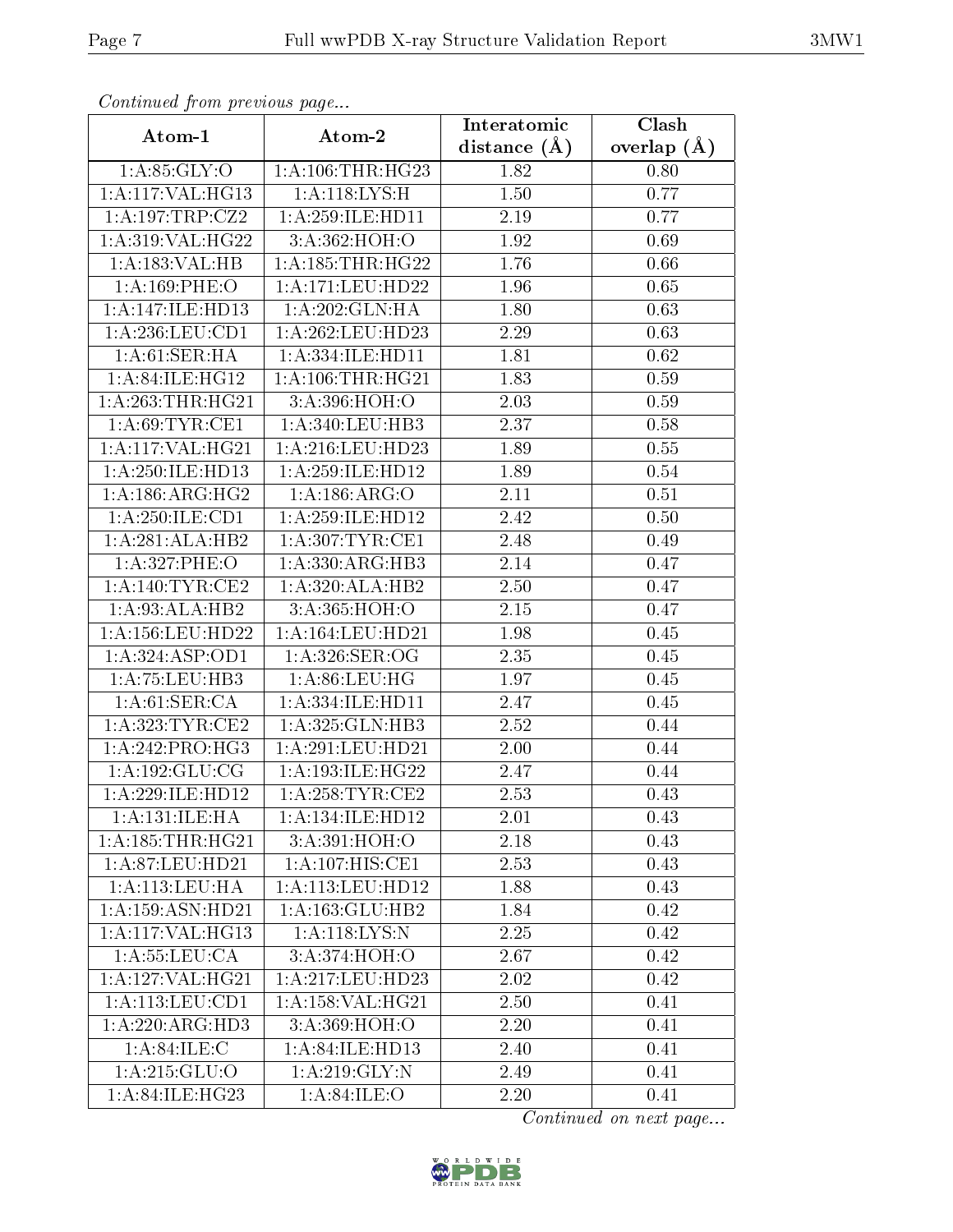|--|

| Atom-1            | Atom-2                     | Interatomic<br>distance $(A)$ | Clash<br>overlap $(A)$ |
|-------------------|----------------------------|-------------------------------|------------------------|
| 1:A:223:PHE:HZ    | 1: A:238:LEU:HD23          | 1.85                          | 0.41                   |
| 1:A:239:VAL:HG22  | 1:A:239:VAL:O              | 2.21                          | 0.41                   |
| 1: A:106:THR:HG22 | 1:A:107:HIS:N              | 2.36                          | 0.41                   |
| 1: A:190:ALA:O    | 1:A:193:ILE:HG23           | 2.20                          | 0.41                   |
| 1: A:263:THR:HB   | 3:A:380:HOH:O              | 2.21                          | 0.40                   |
| 1:A:244:ALA:HA    | 1:A:247:LEU:HD12           | 2.03                          | 0.40                   |
| 1:A:197:TRP:CE2   | 1:A:259:ILE:HD11           | 2.54                          | 0.40                   |
| 1: A:113: LEU:O   | 1:A:117:VAL:HG12           | 2.21                          | 0.40                   |
| 1: A:66: LYS:NZ   | $1:A:328:GL\overline{U:O}$ | 2.37                          | 0.40                   |

Continued from previous page...

There are no symmetry-related clashes.

### 5.3 Torsion angles (i)

#### 5.3.1 Protein backbone (i)

In the following table, the Percentiles column shows the percent Ramachandran outliers of the chain as a percentile score with respect to all X-ray entries followed by that with respect to entries of similar resolution.

The Analysed column shows the number of residues for which the backbone conformation was analysed, and the total number of residues.

| Mol   Chain | Analysed                                                                |  | Favoured   Allowed   Outliers   Percentiles |
|-------------|-------------------------------------------------------------------------|--|---------------------------------------------|
|             | $336/359$ $(94\%)$ $304$ $(90\%)$ $25$ $(7\%)$ $7$ $(2\%)$ $7$ $7$ $23$ |  |                                             |

All (7) Ramachandran outliers are listed below:

| Mol | Chain | Res             | <b>Type</b> |
|-----|-------|-----------------|-------------|
|     |       | 117             | <b>VAL</b>  |
|     |       | 30              | VAL         |
|     |       | 22              | <b>GLU</b>  |
|     |       | $5\overline{)}$ | $\rm{ARG}$  |
|     |       | 118             | <b>LYS</b>  |
|     |       | 201             | <b>ASN</b>  |
|     |       | 116             | ILE         |

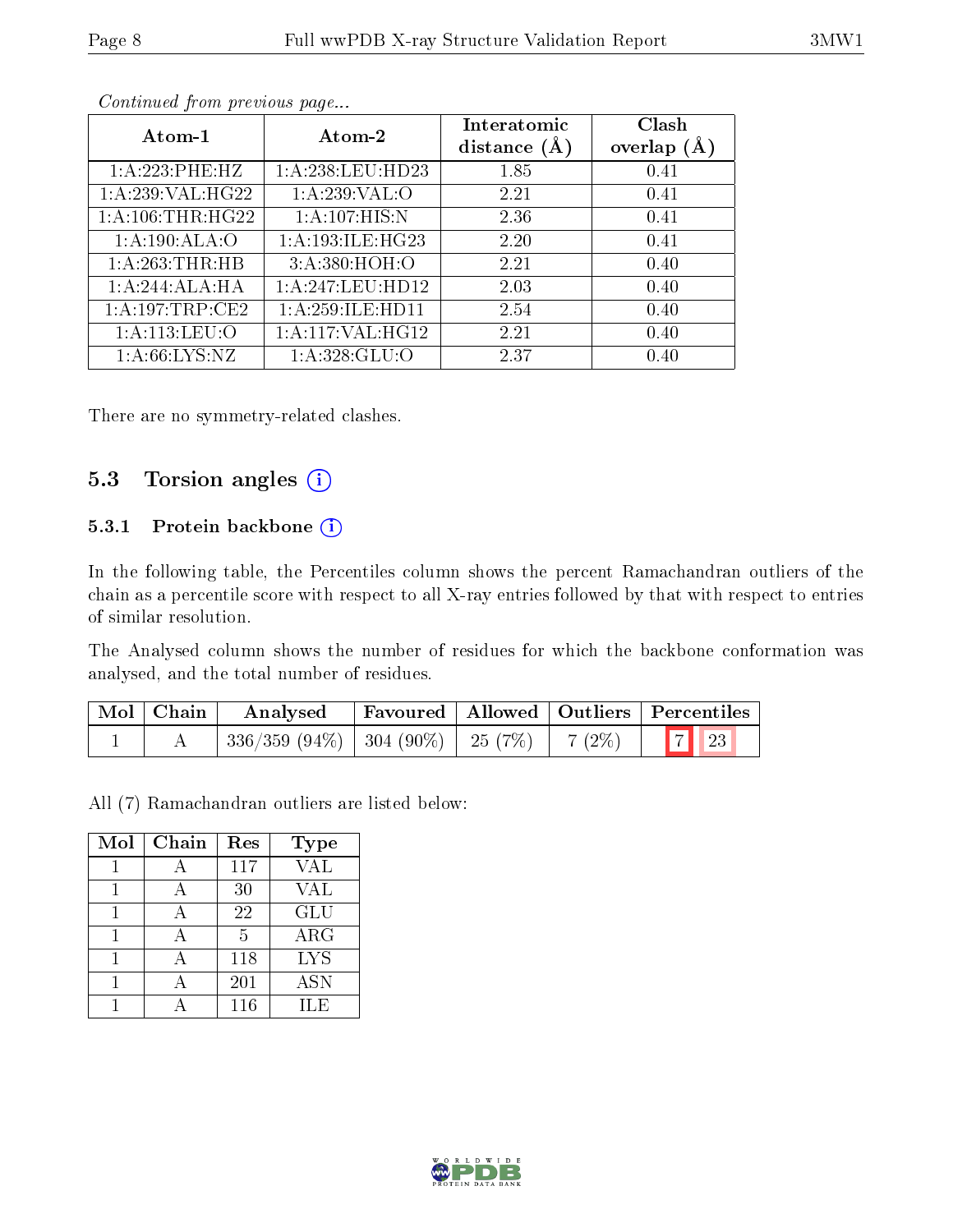#### 5.3.2 Protein sidechains  $(i)$

In the following table, the Percentiles column shows the percent sidechain outliers of the chain as a percentile score with respect to all X-ray entries followed by that with respect to entries of similar resolution.

The Analysed column shows the number of residues for which the sidechain conformation was analysed, and the total number of residues.

| $\mid$ Mol $\mid$ Chain | $\perp$ Rotameric   Outliers   Percentiles<br>Analysed |  |  |  |
|-------------------------|--------------------------------------------------------|--|--|--|
|                         | $\mid$ 296/319 (93%)   271 (92%)   25 (8%)   11 31     |  |  |  |

All (25) residues with a non-rotameric sidechain are listed below:

| Mol            | Chain              | Res              | Type                    |
|----------------|--------------------|------------------|-------------------------|
| $\mathbf{1}$   | A                  | 16               | <b>THR</b>              |
| $\overline{1}$ | $\overline{A}$     | 28               | <b>SER</b>              |
| $\overline{1}$ | $\overline{A}$     | $\overline{37}$  | <b>SER</b>              |
| $\overline{1}$ | $\overline{A}$     | 49               | $\rm{ARG}$              |
| $\overline{1}$ | $\overline{A}$     | $\overline{56}$  | SER                     |
| $\overline{1}$ | $\overline{A}$     | 75               | <b>LEU</b>              |
| $\overline{1}$ | $\overline{A}$     | 84               | <b>ILE</b>              |
| $\mathbf{1}$   | $\overline{A}$     | 113              | LEU                     |
| $\mathbf{1}$   | $\overline{A}$     | 119              | <b>CYS</b>              |
| $\mathbf{1}$   | $\overline{A}$     | 120              | $\overline{\text{GLN}}$ |
| $\overline{1}$ | $\overline{A}$     | 158              | <b>VAL</b>              |
| $\mathbf{1}$   | $\overline{A}$     | $\overline{16}7$ | LEU                     |
| $\mathbf{1}$   | $\overline{A}$     | 171              | <b>LEU</b>              |
| $\overline{1}$ | $\overline{A}$     | 193              | <b>ILE</b>              |
| $\overline{1}$ | $\overline{A}$     | 195              | <b>LEU</b>              |
| $\mathbf{1}$   | $\overline{A}$     | 245              | <b>GLU</b>              |
| $\overline{1}$ | $\overline{A}$     | 253              | $\overline{\text{GLU}}$ |
| $\mathbf{1}$   | $\overline{A}$     | 262              | <b>LEU</b>              |
| $\overline{1}$ | $\overline{A}$     | $\overline{263}$ | <b>THR</b>              |
| $\overline{1}$ | $\overline{A}$     | 286              | $\overline{\text{GLU}}$ |
| $\overline{1}$ | $\overline{A}$     | 289              | LEU                     |
| $\overline{1}$ | $\overline{A}$     | 310              | $\overline{{\rm GLN}}$  |
| $\overline{1}$ | $\overline{A}$     | 326              | $\overline{\text{SER}}$ |
| $\overline{1}$ | $\overline{A}$     | 331              | $\overline{\text{ASP}}$ |
| $\overline{1}$ | $\overline{\rm A}$ | 334              | ILE                     |

Some sidechains can be flipped to improve hydrogen bonding and reduce clashes. All (1) such sidechains are listed below:

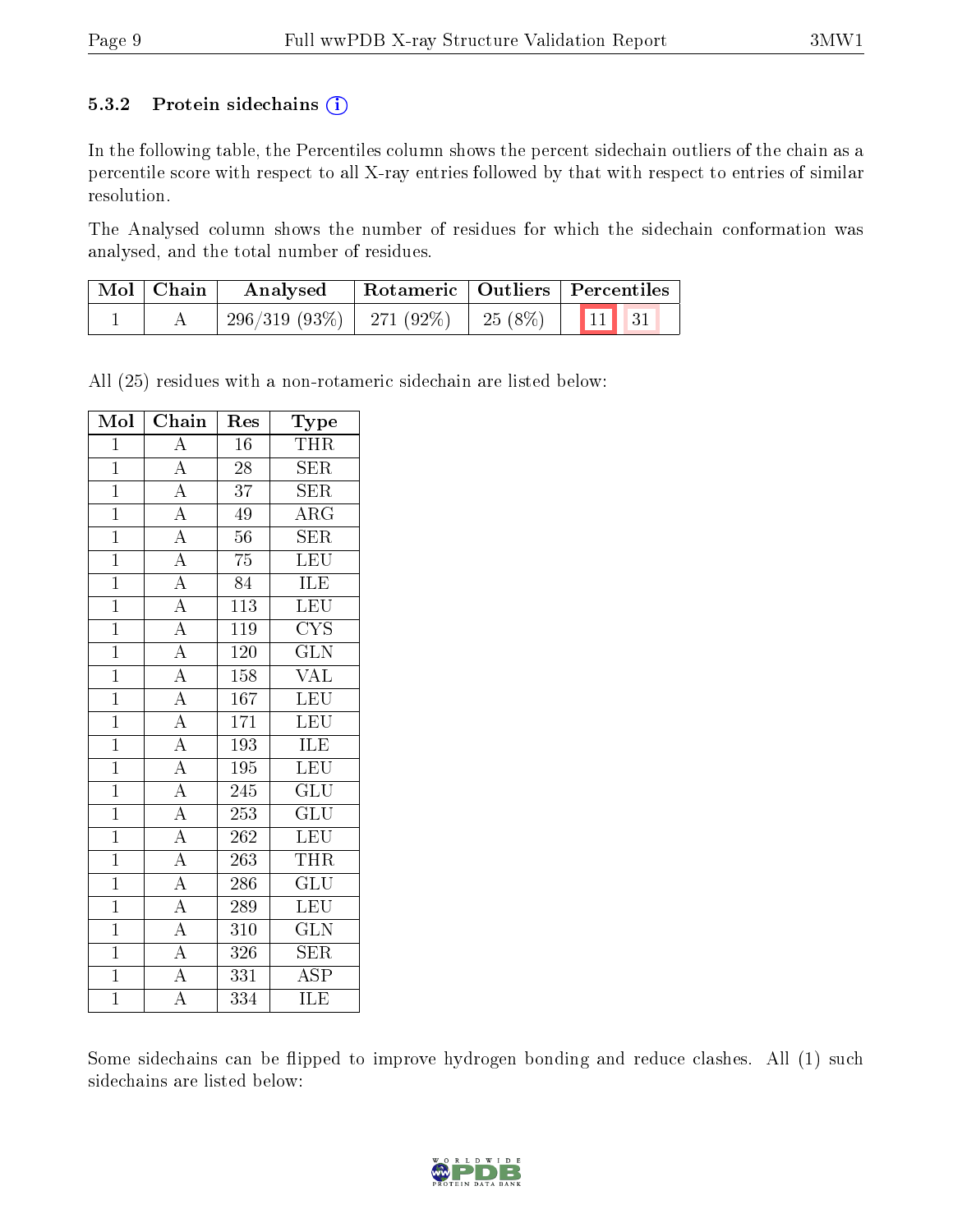| Mol | $\mid$ Chain $\mid$ Res | 'Type |
|-----|-------------------------|-------|
|     |                         |       |

#### 5.3.3 RNA  $(i)$

There are no RNA molecules in this entry.

### 5.4 Non-standard residues in protein, DNA, RNA chains (i)

There are no non-standard protein/DNA/RNA residues in this entry.

#### 5.5 Carbohydrates (i)

There are no carbohydrates in this entry.

### 5.6 Ligand geometry (i)

1 ligand is modelled in this entry.

In the following table, the Counts columns list the number of bonds (or angles) for which Mogul statistics could be retrieved, the number of bonds (or angles) that are observed in the model and the number of bonds (or angles) that are dened in the Chemical Component Dictionary. The Link column lists molecule types, if any, to which the group is linked. The Z score for a bond length (or angle) is the number of standard deviations the observed value is removed from the expected value. A bond length (or angle) with  $|Z| > 2$  is considered an outlier worth inspection. RMSZ is the root-mean-square of all Z scores of the bond lengths (or angles).

| Mol | Type | $\overline{\phantom{a}}$ Chain $\overline{\phantom{a}}$ | $\mid$ Res $\mid$ | ${\rm Link}$             |            | Bond lengths |          |          | Bond angles |            |
|-----|------|---------------------------------------------------------|-------------------|--------------------------|------------|--------------|----------|----------|-------------|------------|
|     |      |                                                         |                   |                          | Counts     | RMSZ         | #Z  > 2  | Counts   | RMSZ        | $  \#  Z $ |
|     | MIH  |                                                         |                   | $\overline{\phantom{0}}$ | 34, 37, 37 |              | $(11\%)$ | 44,54,54 | 2.01        | $15(34\%)$ |

In the following table, the Chirals column lists the number of chiral outliers, the number of chiral centers analysed, the number of these observed in the model and the number defined in the Chemical Component Dictionary. Similar counts are reported in the Torsion and Rings columns. '-' means no outliers of that kind were identified.

|     |  |        | Mol   Type   Chain   Res   Link   Chirals   Torsions   Rings |  |
|-----|--|--------|--------------------------------------------------------------|--|
| MIH |  | $\sim$ | $0/12/20/20$   $0/5/5/5$                                     |  |

All (4) bond length outliers are listed below:

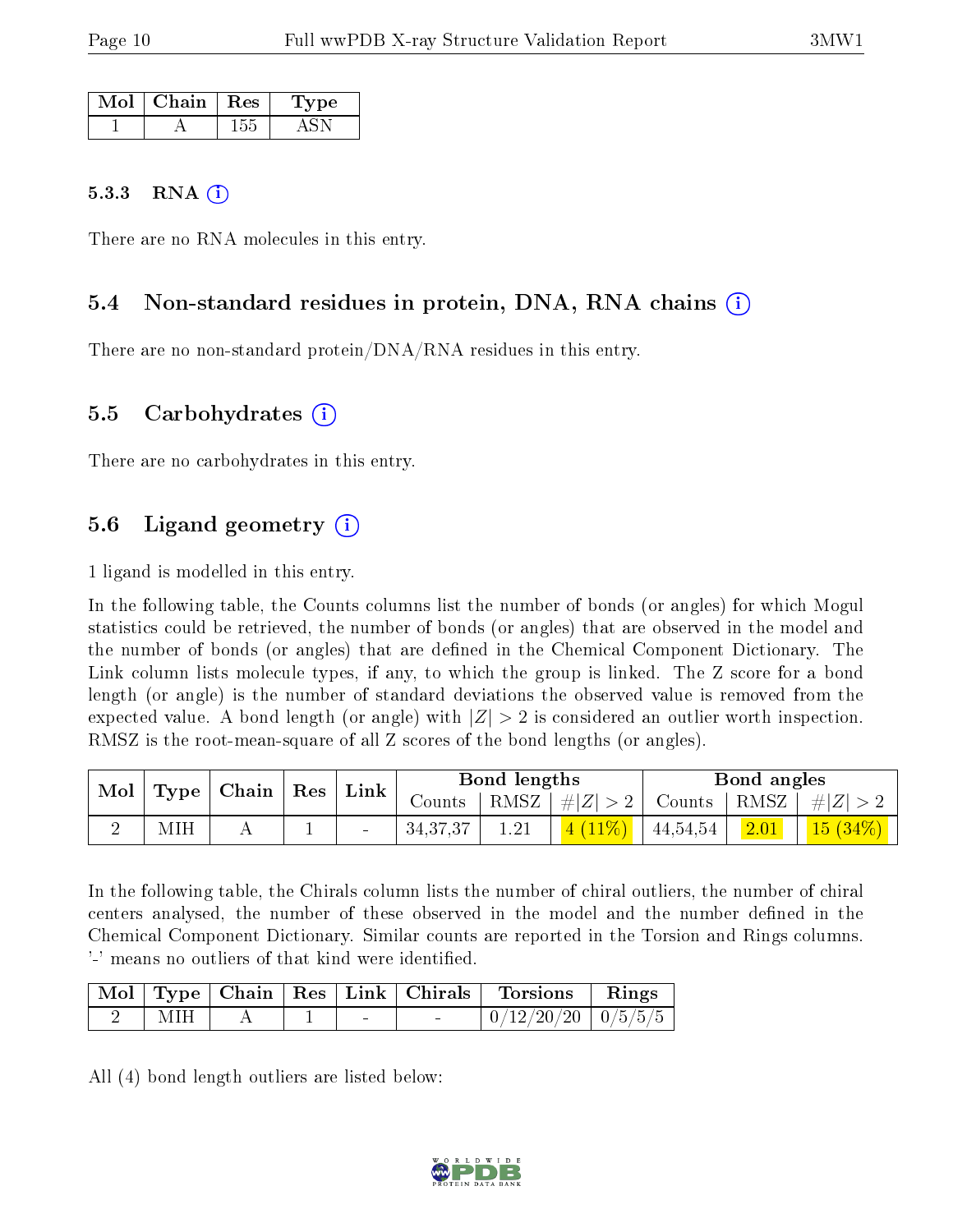| Mol | Chain | Res | Type | Atoms    |         | Observed(A) | Ideal(A) |
|-----|-------|-----|------|----------|---------|-------------|----------|
|     |       |     | MIH  | CAM-NAL  | 3.62    | $1.35\,$    | $1.32\,$ |
|     |       |     | MIH  | CAX-CLAY | 2.98    | 1.80        | $1.73\,$ |
|     |       |     | -MIH | CAP-CAO  | 2.34    | $1.39\,$    | $1.35\,$ |
|     |       |     |      | CAS-CAT  | $-2.15$ | $+37$       | . .40    |

All (15) bond angle outliers are listed below:

| Mol            | Chain | Res            | Type       | Atoms       | Z       | Observed $(°)$ | Ideal $(^\circ)$ |
|----------------|-------|----------------|------------|-------------|---------|----------------|------------------|
| $\overline{2}$ | А     | 1              | MIH        | CAI-CAD-CAE | $-7.01$ | 116.03         | 122.62           |
| $\overline{2}$ | А     | 1              | MIH        | CAM-NAL-CAK | 4.45    | 122.06         | 118.07           |
| $\overline{2}$ | A     | $\mathbf{1}$   | MIH        | CBG-CBB-CAM | $-3.51$ | 105.09         | 111.49           |
| $\overline{2}$ | А     | 1              | MIH        | CAN-CAI-CAD | $-3.48$ | 118.07         | 120.12           |
| $\overline{2}$ | А     | 1              | MIH        | CBF-NBE-CBD | 3.43    | 120.20         | 110.34           |
| $\overline{2}$ | А     | 1              | MIH        | CAC-CAD-CAI | 3.00    | 124.13         | 119.27           |
| $\overline{2}$ | А     | 1              | MIH        | CAX-CAS-CAT | 2.90    | 119.10         | 116.05           |
| $\overline{2}$ | А     | $\overline{1}$ | MIH        | CAC-CAD-CAE | 2.55    | 119.78         | 116.10           |
| $\overline{2}$ | A     | 1              | MІН        | CAB-CAA-CAF | $-2.27$ | 120.34         | 123.29           |
| $\overline{2}$ | А     | 1              | MIH        | CAS-CAR-CAK | $-2.20$ | 118.42         | 122.79           |
| $\overline{2}$ | А     | 1              | MIH        | FAG-CAA-CAB | 2.18    | 122.25         | 118.54           |
| $\overline{2}$ | А     | $\mathbf{1}$   | MІН        | CAC-CAB-CAA | 2.13    | 120.57         | 118.36           |
| $\overline{2}$ | А     | 1              | <b>MIH</b> | CAR-CAK-CAJ | 2.10    | 120.32         | 117.99           |
| $\overline{2}$ | А     | $\overline{1}$ | MIH        | OBA-NAQ-CAR | 2.03    | 121.51         | 118.50           |
| $\overline{2}$ | А     | 1              | MІН        | CAE-CAF-CAA | 2.00    | 118.72         | 116.62           |

There are no chirality outliers.

There are no torsion outliers.

There are no ring outliers.

No monomer is involved in short contacts.

The following is a two-dimensional graphical depiction of Mogul quality analysis of bond lengths, bond angles, torsion angles, and ring geometry for all instances of the Ligand of Interest. In addition, ligands with molecular weight > 250 and outliers as shown on the validation Tables will also be included. For torsion angles, if less then 5% of the Mogul distribution of torsion angles is within 10 degrees of the torsion angle in question, then that torsion angle is considered an outlier. Any bond that is central to one or more torsion angles identified as an outlier by Mogul will be highlighted in the graph. For rings, the root-mean-square deviation (RMSD) between the ring in question and similar rings identified by Mogul is calculated over all ring torsion angles. If the average RMSD is greater than 60 degrees and the minimal RMSD between the ring in question and any Mogul-identified rings is also greater than 60 degrees, then that ring is considered an outlier. The outliers are highlighted in purple. The color gray indicates Mogul did not find sufficient equivalents in the CSD to analyse the geometry.

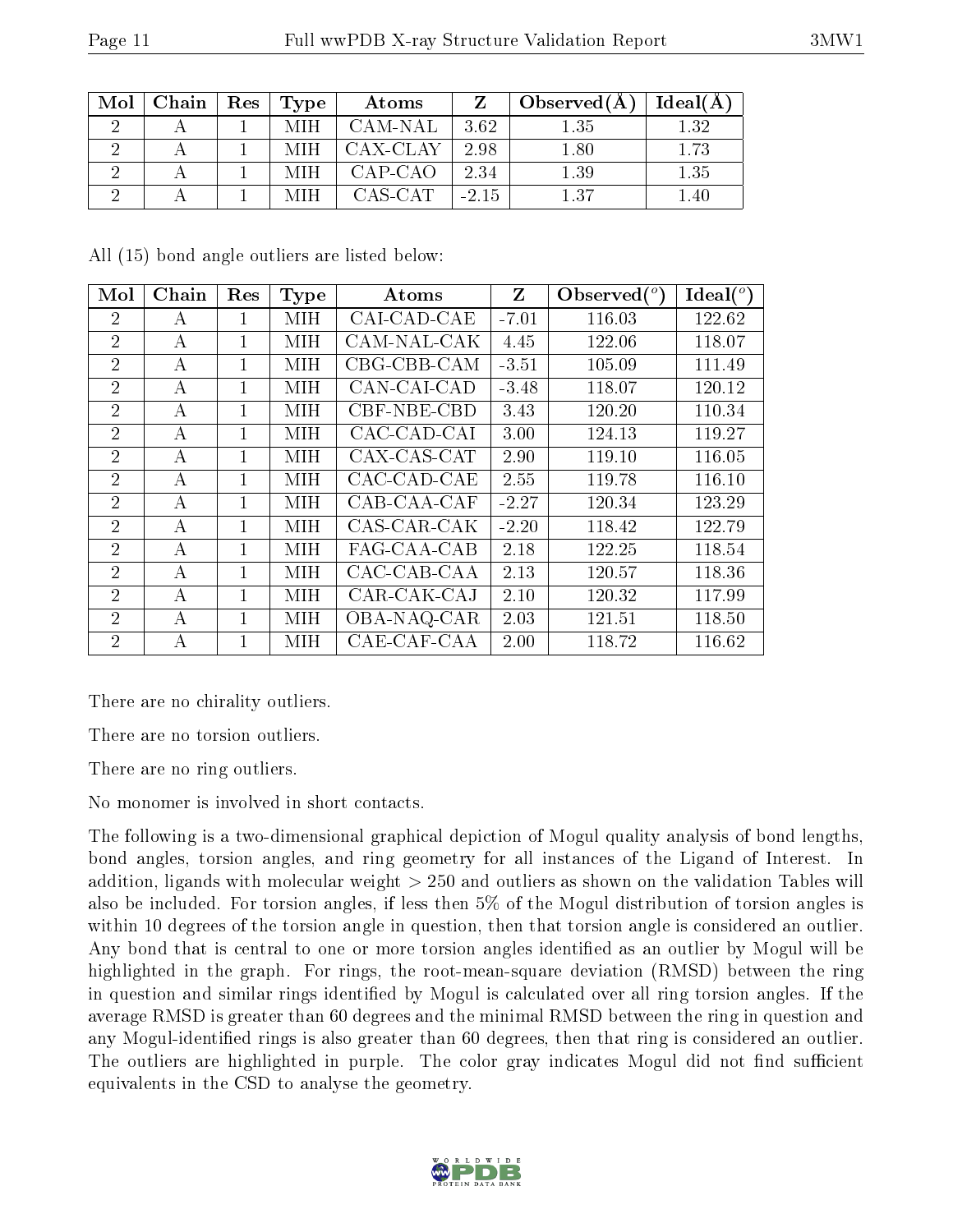

### 5.7 [O](https://www.wwpdb.org/validation/2017/XrayValidationReportHelp#nonstandard_residues_and_ligands)ther polymers (i)

There are no such residues in this entry.

## 5.8 Polymer linkage issues (i)

There are no chain breaks in this entry.

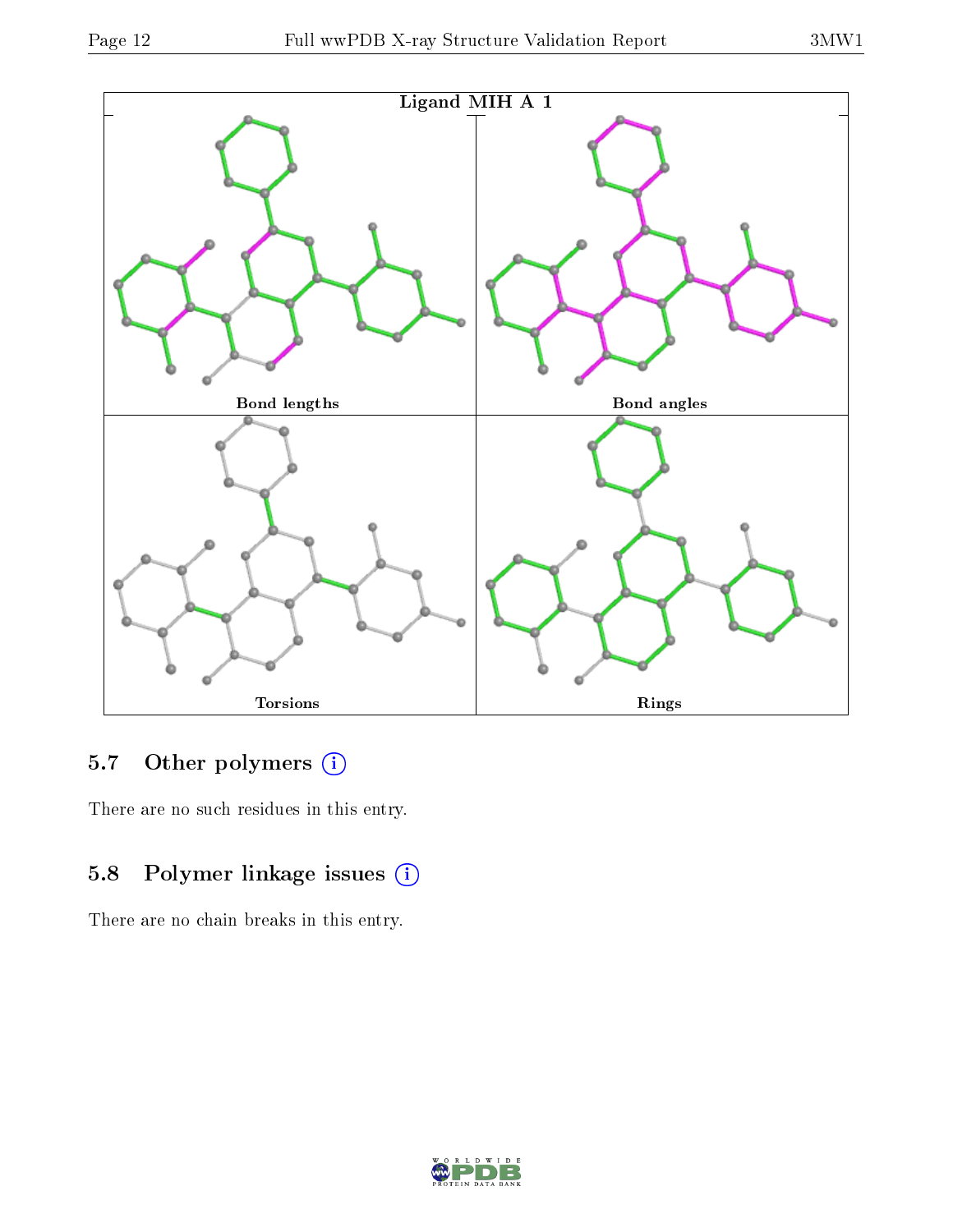## 6 Fit of model and data  $\left( \cdot \right)$

## 6.1 Protein, DNA and RNA chains (i)

In the following table, the column labelled  $#RSRZ> 2'$  contains the number (and percentage) of RSRZ outliers, followed by percent RSRZ outliers for the chain as percentile scores relative to all X-ray entries and entries of similar resolution. The OWAB column contains the minimum, median,  $95<sup>th</sup>$  percentile and maximum values of the occupancy-weighted average B-factor per residue. The column labelled  $Q< 0.9$  lists the number of (and percentage) of residues with an average occupancy less than 0.9.

| $\mid$ Mol $\mid$ Chain | $\rm{Analysised}$ $  <$ RSRZ $>$ |         | $\#\text{RSRZ}{>}2$                 | $\vert$ OWAB(Å <sup>2</sup> ) $\vert$ Q<0.9 |  |
|-------------------------|----------------------------------|---------|-------------------------------------|---------------------------------------------|--|
|                         | $\mid$ 342/359 (95%) $\mid$      | $-0.02$ | 11 (3\%)   47   37   32, 48, 63, 68 |                                             |  |

All (11) RSRZ outliers are listed below:

| Mol | Chain        | Res | <b>Type</b> | <b>RSRZ</b> |  |
|-----|--------------|-----|-------------|-------------|--|
| 1   | A            | 199 | HIS         | 4.8         |  |
| 1   | A            | 172 | ALA         | 3.8         |  |
| 1   | A            | 175 | THR.        | 2.7         |  |
| 1   | A            | 329 | SER.        | 2.7         |  |
| 1   | A            | 125 | <b>ASP</b>  | 2.4         |  |
| 1   | A            | 177 | ASP         | 2.4         |  |
| 1   | $\mathbf{A}$ | 119 | CYS         | 2.4         |  |
| 1   | A            | 131 | ILE         | 2.3         |  |
| 1   | A            | 120 | GLN         | 2.3         |  |
| 1   | A            | 46  | THR.        | 2.1         |  |
|     |              | 352 | PRO         | 2.0         |  |

### 6.2 Non-standard residues in protein, DNA, RNA chains (i)

There are no non-standard protein/DNA/RNA residues in this entry.

### 6.3 Carbohydrates (i)

There are no carbohydrates in this entry.

### 6.4 Ligands  $(i)$

In the following table, the Atoms column lists the number of modelled atoms in the group and the number defined in the chemical component dictionary. The B-factors column lists the minimum,